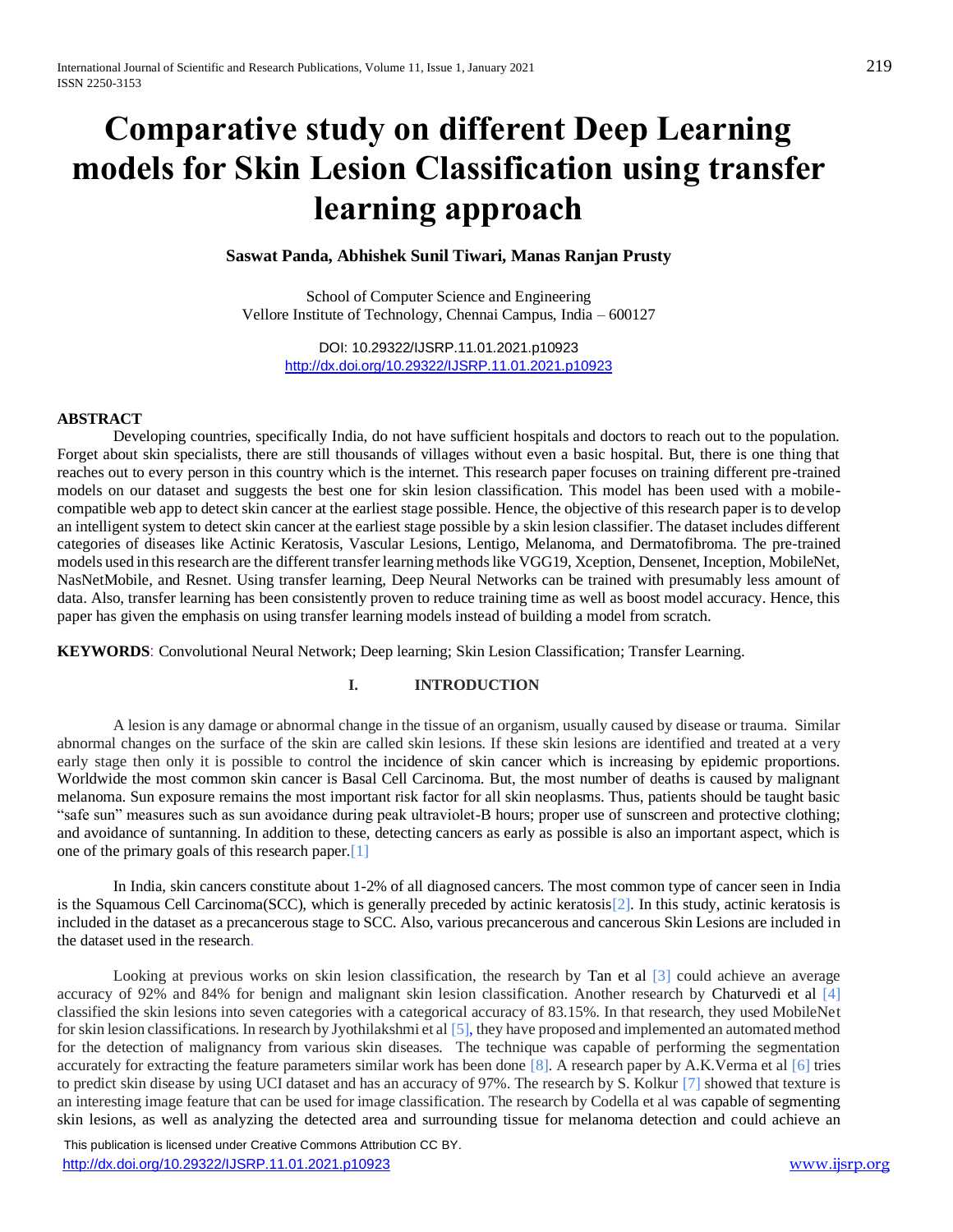accuracy of 76% [10]. In a research by Ge et al, a novel deep convolutional neural network(DCNN) architecture along with a saliency feature descriptor to capture discriminative features of the two modalities for skin lesions classification has been proposed[11], similar kind of work has been done in the paper [9]. Most of the previous research on skin lesion classification, i.e., multiclass skin lesion classification as well as benign and malignant lesion classification have used deep learning [12] [13]  $[14]$   $[15]$   $[16]$   $[17]$   $[18]$   $[19]$   $[20]$   $[21]$ . This is because skin lesion classification is a classification of medical importance therefore a very high accuracy with least error is required which can be achieved by using Deep Learning. Therefore, in this research deep learning has been used. Deep Learning has been aided with the ensemble learning methods to reduce variance of error as well as generalization error. Not only that, this paper has used several transfertransfer learning aided deep learning models on the dataset of this research work to find out the best.

This research paper consists of five sections including the introduction section. Section 2 explains the various datasets and models used for the classification. Section 3 elucidates on the observation made by applying different models on the dataset. Section 4 describes the website and the results of this research by using one of the models in the website. Finally, the last section concludes the research paper by suggesting the best model for skin lesion classification and the impact of the website.

# **II. DATASET AND MODELS**

# **1) About Dataset**

The dataset in this paper includes six categories and they are melanoma, actinic keratosis, vascular lesion, lentigo, dermatofibroma, and normal skin. In this research, normal skin samples were collected and the rest images were taken from the ISIC dataset were taken<sup>1</sup>. All the collected images were then divided into a training and a validation set for individual categories depending upon the number of images in that category. The distribution of the dataset used in this paper can be seen in Table 1.

**TABLE 1: Train and Validation split of Lesion Categories**

| <b>Class</b>             | <b>Train</b> | <b>Validation</b> |  |  |
|--------------------------|--------------|-------------------|--|--|
| Normal Skin              | 90           | 10                |  |  |
| <b>Actinic Keratosis</b> | 103          | 27                |  |  |
| <b>Vascular Lesions</b>  | 117          | 25                |  |  |
| Lentigo                  | 63           | 8                 |  |  |
| Melanoma                 | 202          | 20                |  |  |
| Dermatofibroma           | 97           | 18                |  |  |

# **2) Dataset description**

In this paper, six categories are used for classification. The description of these categories is given below:

**a. Actinic keratosis:** This is a rough, scaly patch on your skin (fig. 1) that develops from years of exposure to the sun. It's most commonly found on your face, lips, ears, back of your hands, forearms, scalp, or neck. Some squamous cell skin cancer develops from actinic keratoses. Because of this, the lesions are often called precancer. They are not lifethreatening. But if they are not found and treated early, they have the chance to develop into skin cancer.

 This publication is licensed under Creative Commons Attribution CC BY. <http://dx.doi.org/10.29322/IJSRP.11.01.2021.p10923> [www.ijsrp.org](http://ijsrp.org/) <https://www.isic-archive.com/#!/topWithHeader/onlyHeaderTop/gallery>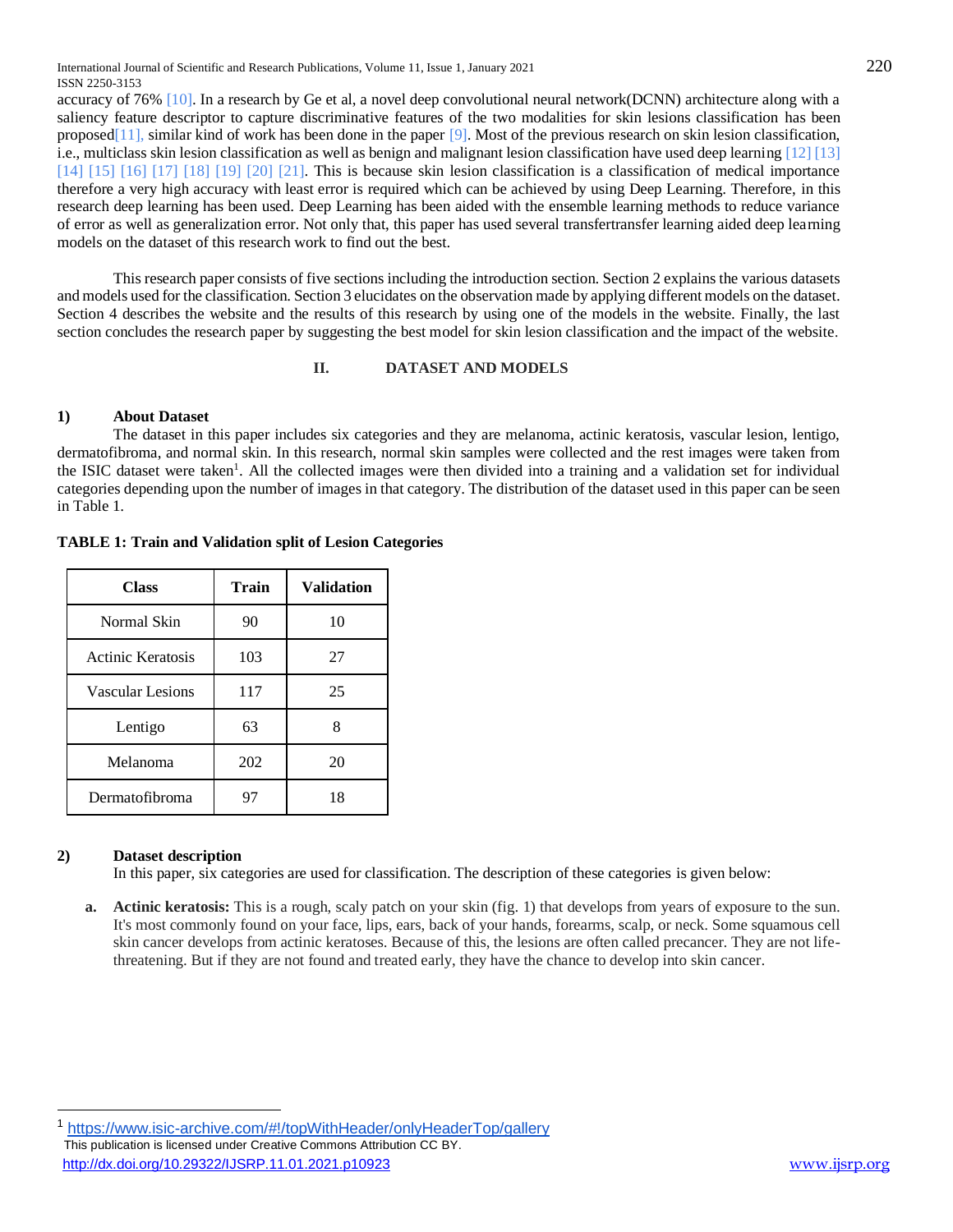

**Figure 1:** Actinic Keratosis sample

**b. Vascular lesions:** These are relatively common abnormalities of the skin and underlying tissues, more commonly known as birthmarks. Figure 2 shows a sample of Vascular lesions.



**Figure 2:** Vascular Lesions sample

**c. Lentigo:** It is a small pigmented spot on the skin (fig. 3) with a clearly defined edge, surrounded by normal-appearing skin. It is harmless hyperplasia of melanocytes. It is generally linear in its spread. Melanocytes normally reside at the cell layer directly above the basement membrane of the epidermis. The hyperplasia of melanocytes is restricted to this cell layer only. Thereby making it harmless. But, if lentigo maligna is not treated, it may become a type of invasive melanoma skin cancer called lentigo maligna melanoma. It could take ten years or more to completely become cancerous.



**Figure 3:** Lentigo sample

**d. Melanoma:** It is also known as malignant melanoma. It occurs when pigment-producing cells(the cells that give colour to the skin) become cancerous. It can occur anywhere in the body, especially where there is a new, unusual growth or change in an existing mole. Figure 4 shows a sample Melanoma.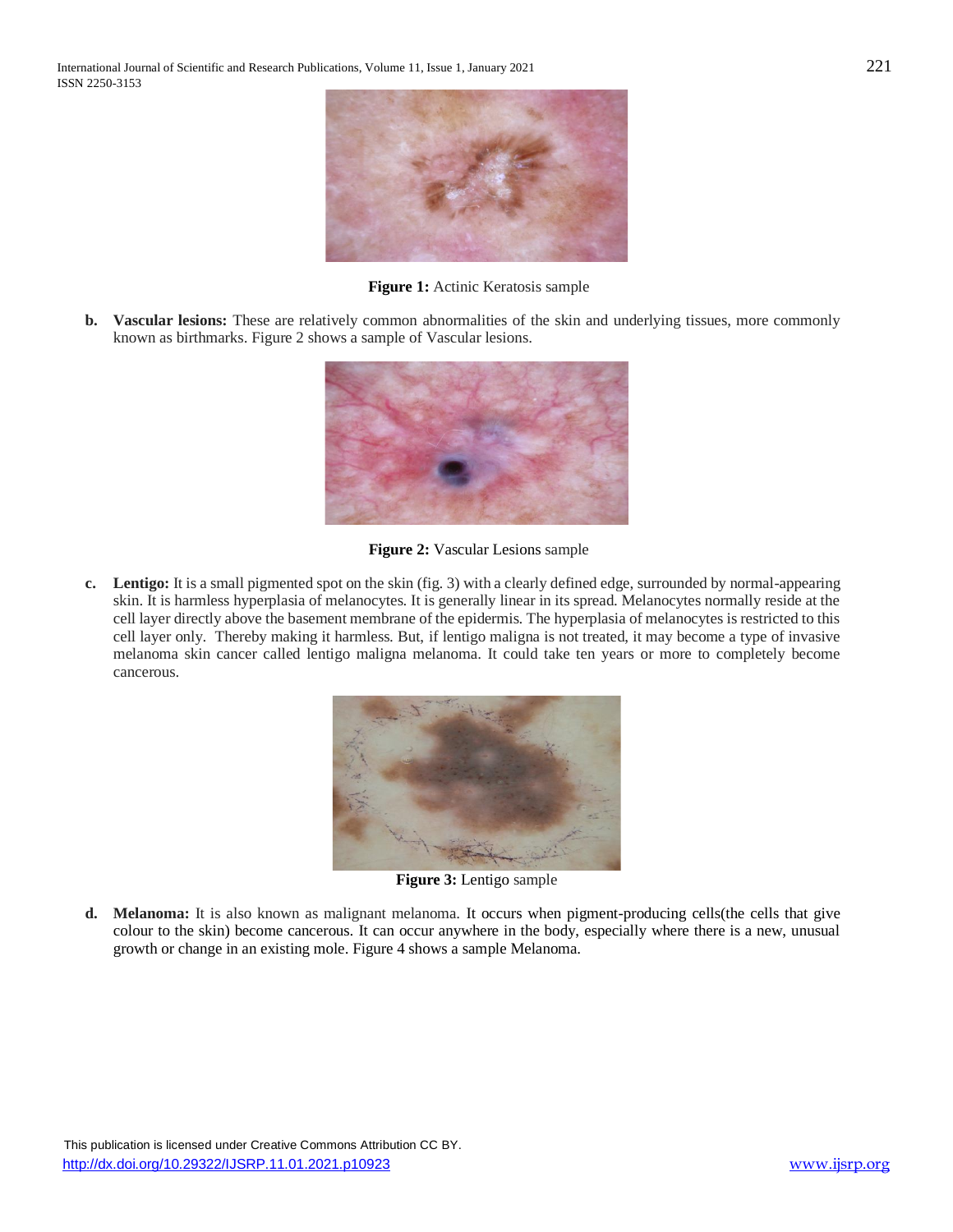

**Figure 4:** Melanoma sample

**e. Dermatofibromas:** They are small, noncancerous (benign) skin growths(fig. 5) that can develop anywhere on the body but most often appear on the lower legs, upper arms, or upper back.



**Figure 5:** Dermatofibroma sample

## **2.3 Models Description**

Sequential convolution network is a network in which all the layers are connected sequentially as shown in Fig. 6. Residual networks or residual blocks are those in which there are shortcut connections as in the Fig. 7 i.e the outputs of the one layer adds with the output of the other before passing it through activation function, this is done to solve the vanishing gradient problem in very deep neural networks. Dense block is the extension of the residual block in which, instead of adding/summation the output is simply concatenated. Spatially separable convolutional networks simply divide kernel to achieve speed for example a 3X3 matrix can be divided into 3X1 and 1X3, still the results will be same but now instead of 9 multiplications there will be only 6 multiplication, see Fig. 8. Depthwise separable convolutional networks are those in which a kernel/matrix/filter cannot be factored into a smaller kernel/matrix/filter as in the case of spatially separable. This network is most widely used. It works in two parts depthwise and pointwise. In depthwise, the number of channels (channel is a colorspace/depth like RGB) remains unchanged and convolution operation is applied to each channel at a time unlike standard convolution as displayed in Fig 9. In pointwise, 1X1X (no of the channel) convolution is applied to all channels and there are '*N'* such filters as shown in Fig. 10.



**Figure 6:** Sequential Convolutional Network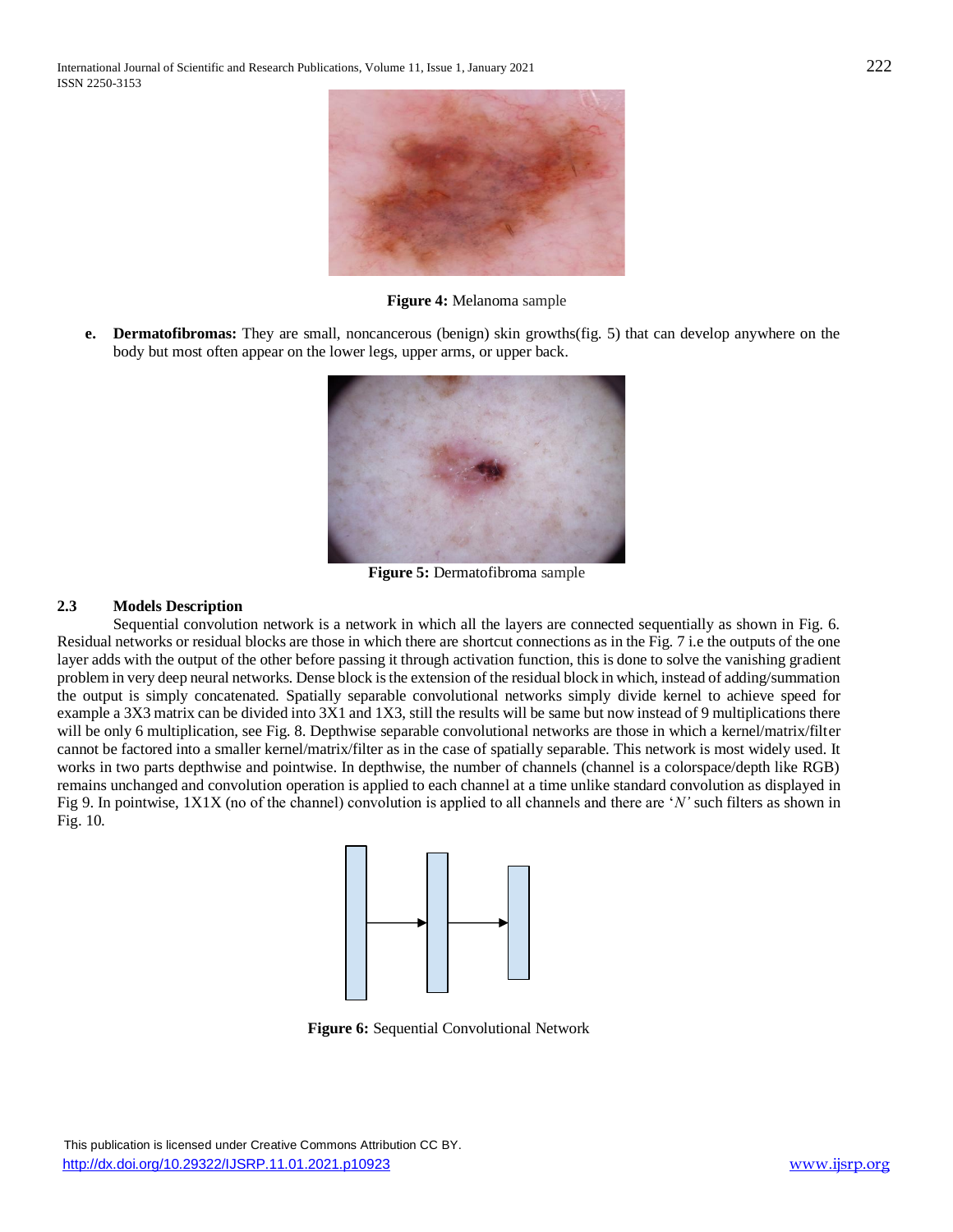

**Figure 7:** Shortcut connections

$$
\begin{bmatrix} 3 & 6 & 9 \ 4 & 8 & 12 \ 5 & 10 & 15 \end{bmatrix} = \begin{bmatrix} 3 \ 4 \ 5 \end{bmatrix} \times [1 \ 2 \ 3]
$$

**Figure 8:** A matrix factored into two matrix



**Figure 9:** Depthwise Operation, convolution performed on each channel at a time



**Figure 10:** Pointwise Operation input multiplied by  $1x1xm$  N such kernels to get N channels

# **a. Xception**

Xception was proposed by [François Chollet,](https://twitter.com/fchollet) the creator and chief maintainer of the Keras library. Xception is an extension of the Inception architecture which replaces the standard Inception modules with depth wise separable convolutions. Xception sports the smallest weight serialization at only 91MB [\[22\].](https://www.zotero.org/google-docs/?xQcrHA)

# **b. DenseNet201**

DenseNets consists of dense blocks and pooling operations, where each dense block is concatenated iteratively by previous feature maps. This architecture can be seen as an extension of ResNets, which performs an iterative summation of previous feature maps. However, this small modification has some interesting implications like DenseNets are more efficient in the parameter usage. All layers can easily access their preceding layers making it easy to reuse the knowledge from previously computed feature maps. DenseNets are very good fit for semantic segmentation as they naturally give rise to skip connections and multi-scale supervision. [\[23\]](https://www.zotero.org/google-docs/?QIf7qA)

## **c. ResNet**

Unlike traditional sequential network architectures: AlexNet, OverFeat, and VGG, ResNet is a "network in network" architecture also called micro-architecture. A collection of micro-architecture which includes standard CONV, POOL, etc. layers leads to the macro-architecture . It was introduced by He et al. 2015 [24]. Even though ResNet is far deeper than VGG16 and VGG19, the model size is smaller thanks to the usage of global average pooling instead of using fully-connected layers. The size of the model is 102MB for ResNet50.

## **d. InceptionV3**

The "Inception" architecture was introduced by Szegedy et al. 2014 [25]. The goal of the inception module is to act as a "multi-level feature extractor" by computing  $1\times1$ ,  $3\times3$ , and  $5\times5$  convolutions within an equivalent module of the network. The output of those filters are then stacked along the channel dimension and before being fed into subsequent layers within the network. The network was first named as GoogLeNet, but subsequent manifestations have simply been called Inception vN where N refers to the version number put out by Google. The weights for Inception V3 are smaller than both VGG and ResNet, and cost only 96MB.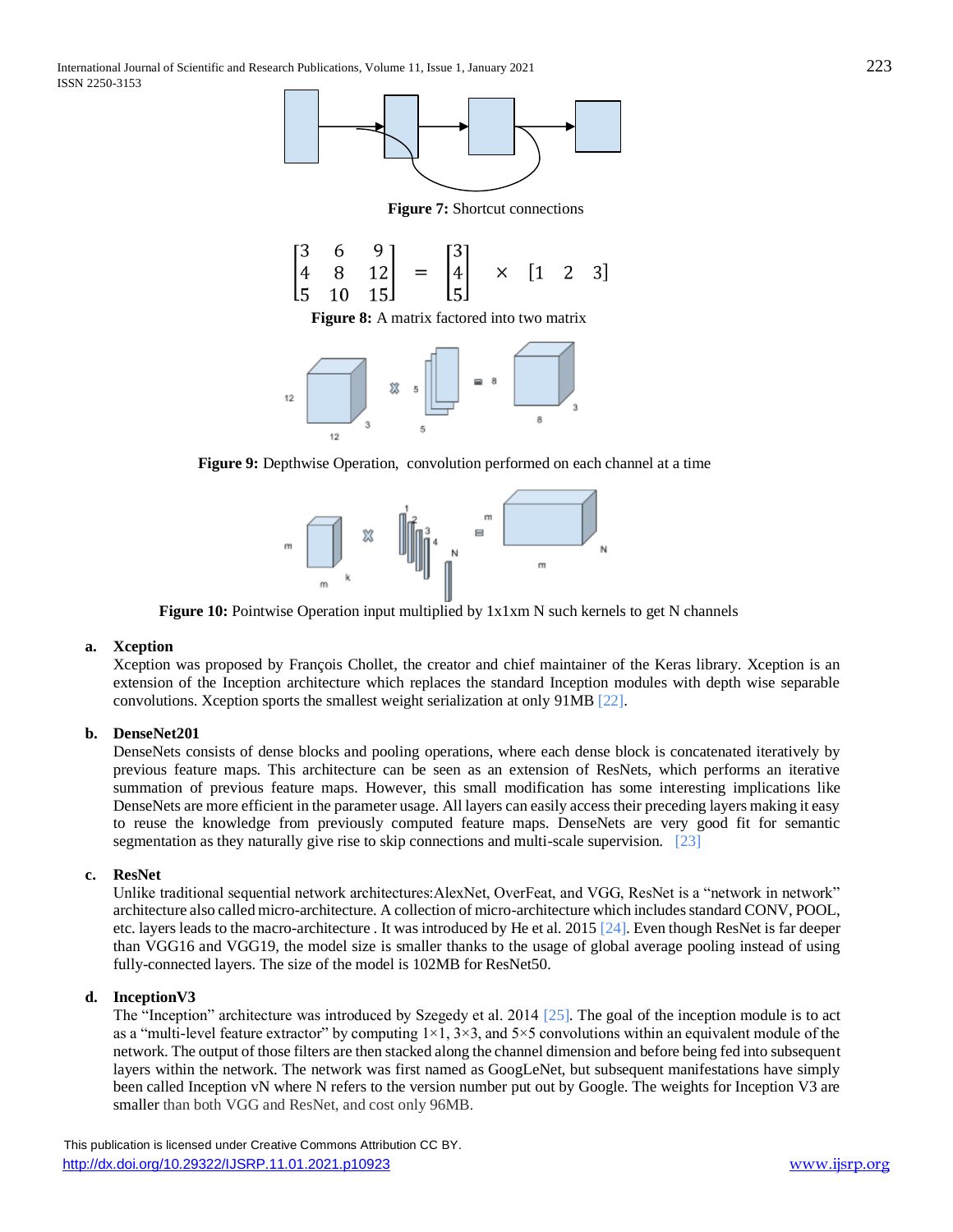International Journal of Scientific and Research Publications, Volume 11, Issue 1, January 2021 224 ISSN 2250-3153

## **e. MobileNetV2**

Mobilenet [26] has 30 layers with a convolutional layer with stride 2, depthwise layer, pointwise layer that doubles the number of channels, depthwise layer with stride 2.

# **f. VGG19**

The VGG network architecture was introduced in 2014 [27]. This network is characterized by its simplicity, using only 3×3 convolutional layers stacked on top of every other in increasing depth. Reducing volume size is handled by max pooling. Followed by two fully-connected layers, each with 4,096 nodes are then followed by a softmax classifier. It is being found that training VGG takes a lot of time. So, in order to make training easier, the researchers first trained smaller versions of VGG with fewer weight layers first. The smaller networks converged and then used as initializations for the larger, deeper networks. This process is called pre-training.

# **g. InceptionResNetV2**

Inception-RestNet-V2 is a convolutional neural network that trains over one million images from the ImageNet database. The network is deep in 164 layers and can classify 1000 object categories as keyboards, mouse, pencils and many animals. As a result, the network has learned great feature representations for a wide range of images. Input size of this network is 299 x 299. [24][25]

# **h. NasNetMobile**

NasNetMobile is a pre-trained model. It is trained in a subset of the ImageNet database. Loading pre-trained loads on ImageNet is optional in this model. It is one of the lightest models, about 23 megabytes in size.[28]

# **2.4 Performance Measures**

A confusion matrix is an important measure to check the performance of a classifier network learned using any machine learning algorithm. Table 2 shows the representation of a confusion matrix for a binary classification problem. True Negatives (TN) are the number of negative examples which are correctly classified as negative. False Positives (FP) are the number of negative examples which are incorrectly classified as positive. True Positives (TP) are the number of positive examples which are correctly classified as positive. False Negatives (FN) are the number of positive examples which are incorrectly classified as negative.

|                        | <b>Predicted</b><br><b>Negative</b> | <b>Predicted</b><br><b>Positive</b> |
|------------------------|-------------------------------------|-------------------------------------|
| <b>Target Negative</b> |                                     |                                     |

Target Positive FN TP

## **TABLE 2: Confusion Matrix**

The most commonly used performance measures derived from the confusion matrix are accuracy and error rate. The former is the ratio of the number of all the correctly classified samples to the total number of test samples whereas the later is the ratio of all the incorrectly classified samples to the total number of test samples as shown in Eq. 1 and 2 respectively. It may be highlighted that accuracy and error rate sum up to 1.

$$
Accuracy = (TN + TP) / (TN + FP + FN + TP)
$$
\n(1)

$$
Error\ rate = (FP + FN) / (TN + FP + FN + TP)
$$
\n(2)

Accuracy and error rate measures are very deceptive as these are data dependent. In case of imbalanced dataset where the number of majority samples is too large compared to the minority samples, the classifier gets biased towards the majority samples [29]. In such cases, the accuracy metric results in a very high value and the error rate being very low. These results project as if the classifier is an ideal one which actually is not the real scenario. In such cases, the minority class does not get properly classified yet these two metrics suggest the classifier to be an efficient one. In order to overcome such imbalanced dataset scenarios, there are some other evaluation metrics which state the actual performance of the classifier. These metrics are precision, recall, specificity, fall-out, F-measure and G-mean. These measures are defined as follows.

$$
Precision = TP / (FP + TP)
$$
\n(3)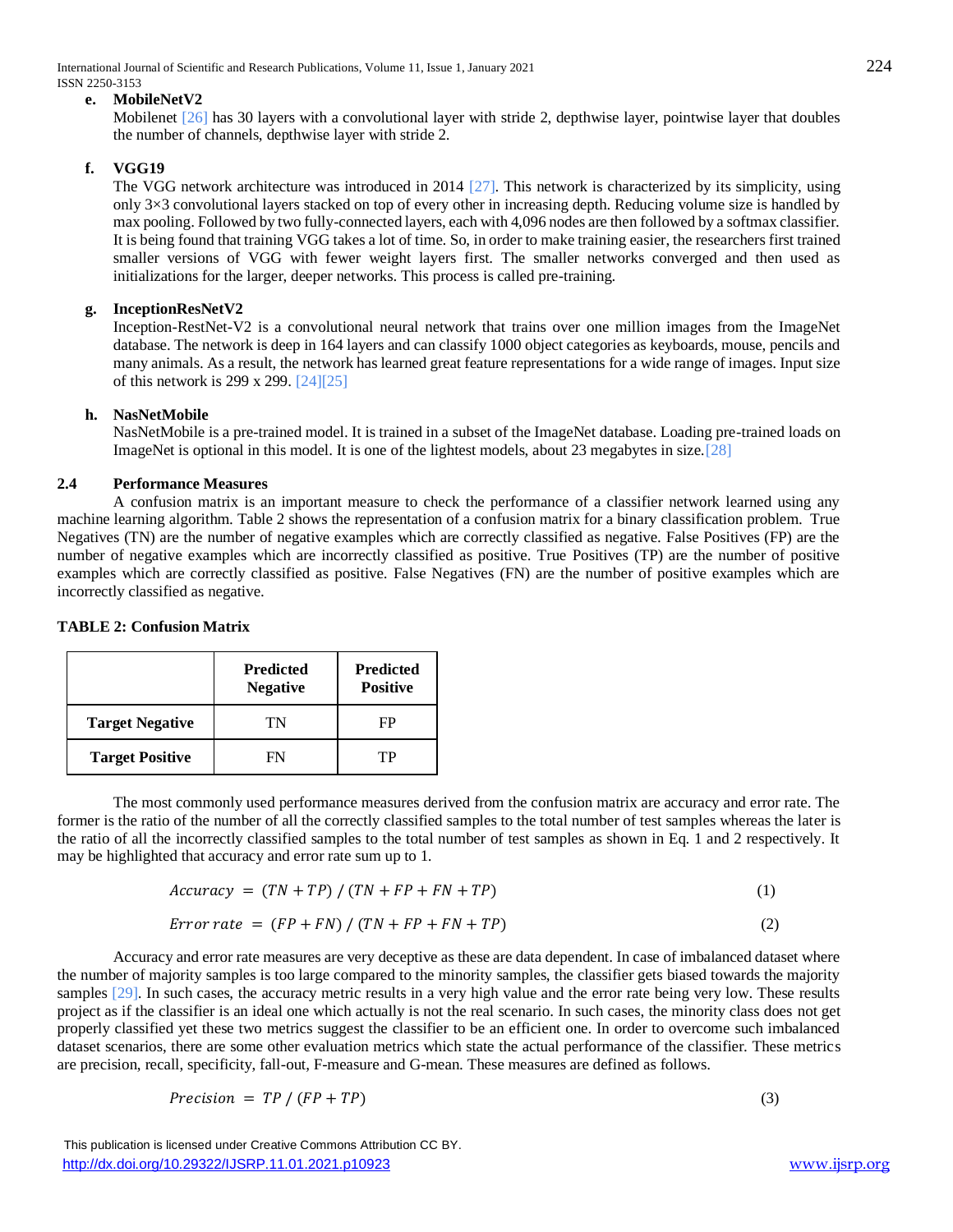Recall or Sensitivity or True Positive Rate =  $TP / (FN + TP)$  (4)

$$
Specificity or True Negative Rate = TN / (TN + FP)
$$
\n(5)

Fall-out or False Positive Rate or 
$$
(1 - Specificity) = FP / (TN + FP)
$$
 (6)

$$
F-Measure = \frac{(1+\beta)^2 \times Recall \times Precision}{(\beta^2 \times Recall) + Precision}
$$
 (7)

$$
G - mean = \sqrt{Precision \times Recall}
$$
\n(8)

In Eq. 7,  $\beta$  is the co-efficient to adjust the relative importance of precision and recall. Usually precision and recall have equal importance and hence  $\beta = 1$ . F-measure is the harmonic mean and G-mean is the geometric mean of precision and recall. So, Eq. 7 can be simplified as follows.

$$
F-Measure = \frac{Recall \times Precision}{Recall + Precision}
$$
 (9)

Precision is the measure of the exactness of the samples which were correctly classified positive out of the samples which are classified positive as shown in Eq. 3. Recall is the measure of the samples which were correctly classified positive out of the samples which were actually positive as shown in Eq. 4. Recall is also known as sensitivity or true positive rate. The importance and information of both precision and recall can be combined together as a measure known as F-measure. F-measure is the harmonic mean whereas G-mean is the geometric mean of precision and recall as shown in Eq. 7 and 8 respectively. Specificity is the measure of the samples which were correctly classified negative out of the samples which were actually negative as shown in Eq. 5. This is similar to sensitivity. It is also called the true negative rate. Fall-out is the measure of the samples which were incorrectly classified positive out of all the samples which were actually negative as shown in Eq. 6. Fall-out is also called false positive rate or 1-specificity.

#### **III. OBSERVATION**

As of initial performance metrics, training accuracies of different models have been noted along with their validation accuracy. While training, the gradient and backpropagate to update the weights were calculated whereas, in the validation process, backpropagation was not performed.

## **1) Model Wise observation:**

In all the models, a total of 30 epochs have been used. This was the first-time models were allowed to learn from the dataset. Every time models were trained in this research, a training batch size of 16 and validation batch size of 10 was used. **Overfit:** It occurs when the model is able to do well on the training set but performs very poorly on the test set/validation set. If training and validation curves are very far from each other then it means that the model is overfitting. Also, when the training loss decreases and the test loss does not change significantly then also it is said that the model is overfitting. **Underfit:** It happens when the model is not even able to perform well on the training set. It was satisfactory to find that none

of our models were underfitting.

#### **a. Xception**



**Figure 11:** Graph for loss v/s epoch of Xception

From Fig. 11, we can observe that the model does not overfit since the difference in the train and test set loss curve is not much significant. The maximum accuracy obtained by this model on the training set is 94.8 %.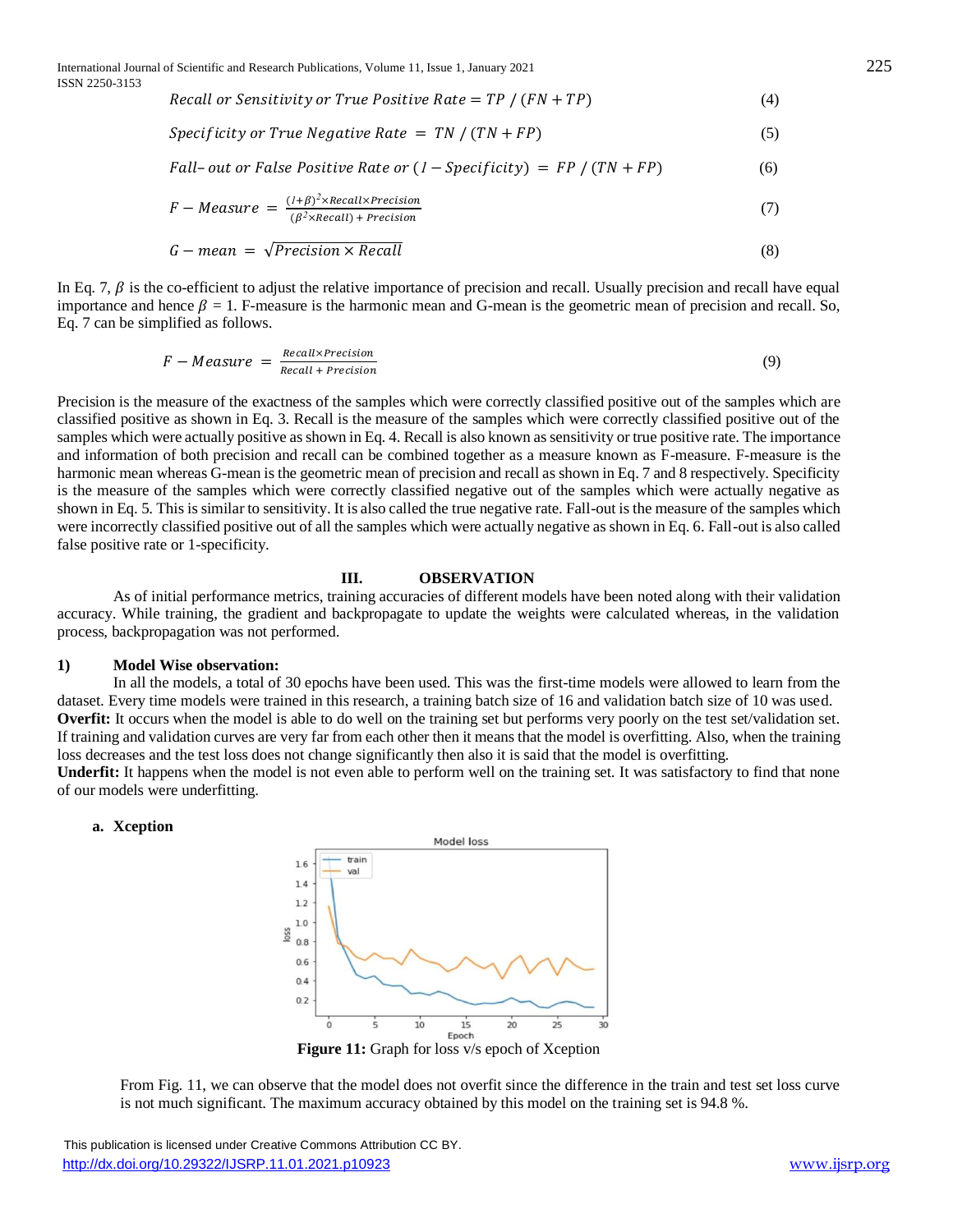#### **b. DenseNet201**



**Figure 12:** Graph for loss v/s epoch of DenseNet201

From Fig. 12 it can be noted that the model is not an overfit since there is a very minute difference in the train and test set loss, both the curves almost superimpose which is a sign of a good model. The maximum accuracy obtained by this model on the training set is 93.9 %.

#### **c. InceptionV3**



It can be clearly seen from Fig.13, that the model is not an overfit since there is not much difference in the train and test set loss. The maximum accuracy obtained by this model on the training set is 77.68 %.

#### **d. MobileNetV2**



**Figure 14:** Graph for loss v/s epoch of MobileNetV2

The curve of the validation set is not smooth because of the small validation dataset. But, overall it is observed that with the number of epochs both validation and train loss curve gradually decreases and there is no significant difference between the train and validation curve. The graph has been provided in Fig. 14. The maximum accuracy obtained by this model is 79.17 %.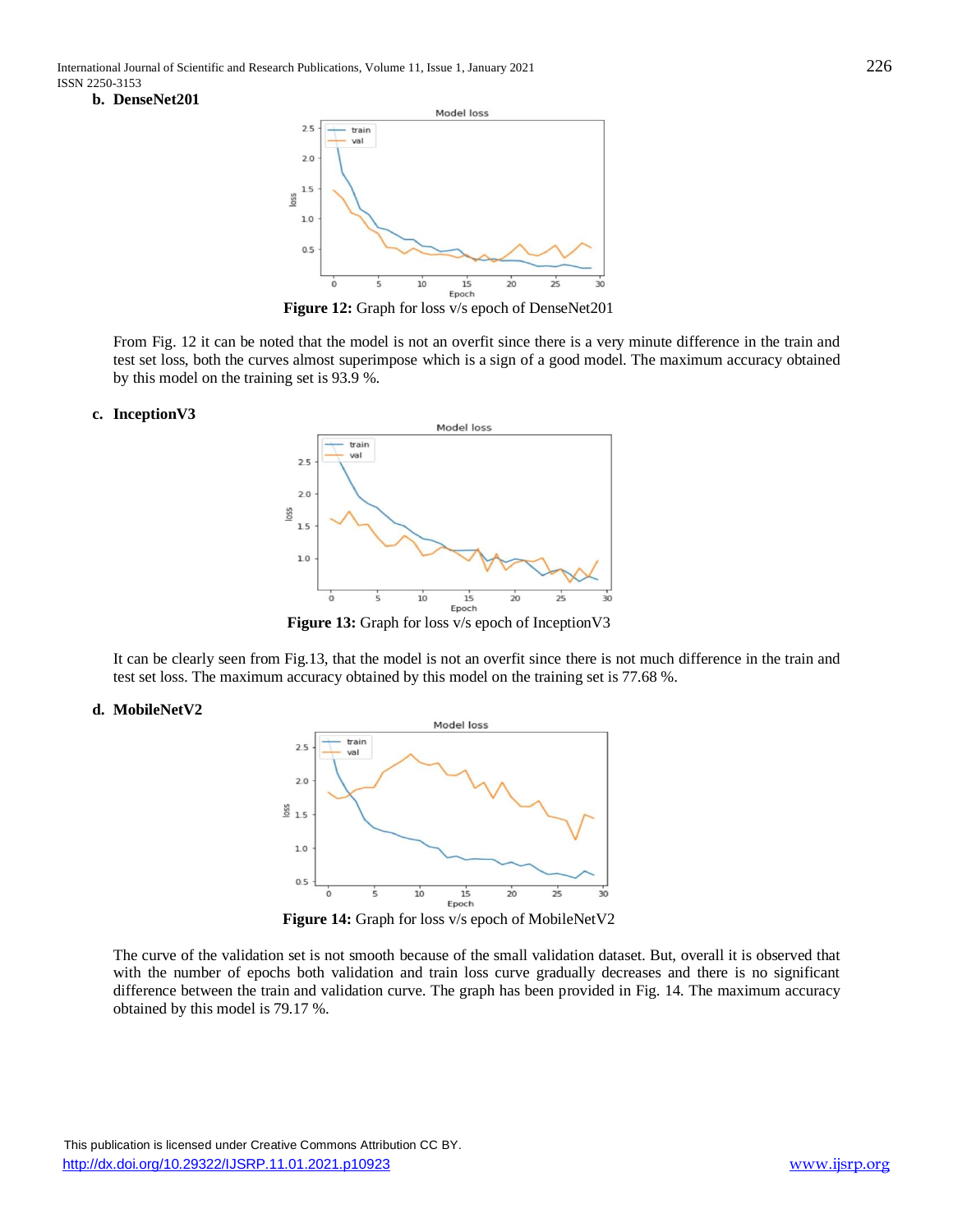

**Figure 15:** Graph for loss v/s epoch of VGG19

Figure 15 shows fluctuations in the validation loss curve which are due to the small validation dataset. But, overall the model is not an overfit and the maximum accuracy obtained by this model is 90.33%.

#### **f. InceptionResNetV2**



**Figure 16:** Graph for loss v/s epoch of InceptionResNetV2

The validation curve in Fig. 16 shows much fluctuation due to the small validation dataset. But, overall the model is not an overfit and the maximum accuracy achieved by the model is 79.46 %.

#### **g. NasNetMobile**



From Fig. 17, it can be noted that the model is an overfit since there is much difference in the train and test set loss. Also, it can be noted that although the training loss decreases gradually, the validation loss either increases or remains constant after epoch number 7. The maximum accuracy obtained by this model on the training set is 79.32 %.

## **h. MobileNet**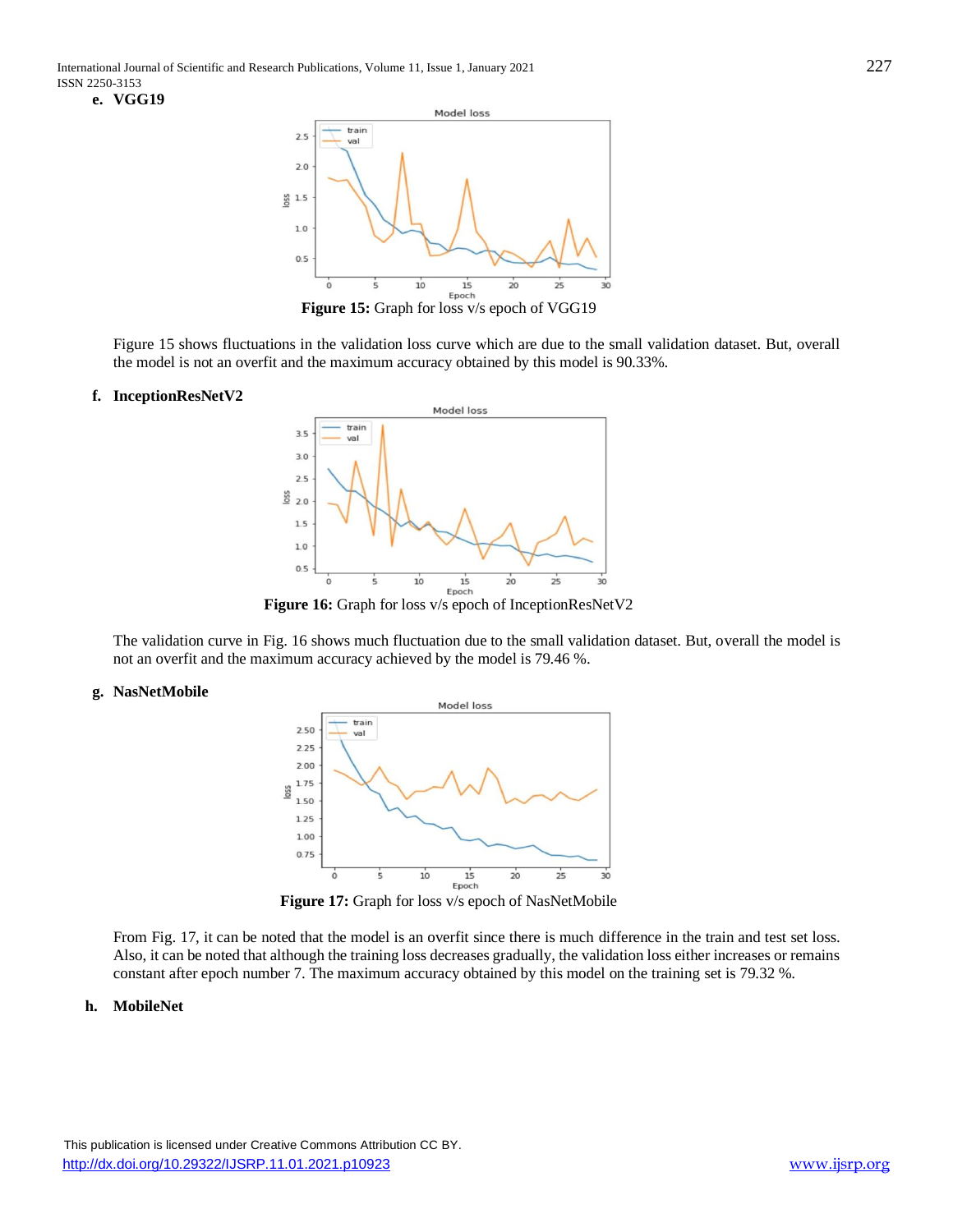

**Figure 18:** Graph for loss v/s epoch of MobileNet

From Fig. 18, it is observed that the model is not an overfit since there is not much difference in the train and test set loss. The maximum accuracy obtained by this model on the training set is 79.32 %.

Finally, based on accuracy, Xception model scored best training accuracy of (94.2%), followed by Densenet (93.9%), followed by vgg19 (90.33%), followed by InceptionResNetV2 (79.46%), followed by Mobilenet (79.3%), followed by mobilenetv2 (79.17%), followed by inceptionv3 (77.68%).

# **2) Overall Comparison:**

Many times it has been seen that there is a tradeoff between recall and precision. It is uncertain and doubtful using them as metrics. So, to overcome this, F1 score is monitored which gives us a combined effect. As discussed in section 2.4 of this paper, F1 score is the harmonic mean of recall and precision. F1 score is being chosen as another metric to measure the performance of the model as shown in Table 3.

| <b>Model Name</b> | <b>Training Metrics</b> |               |      |                  | <b>Validation Metrics</b> |      |
|-------------------|-------------------------|---------------|------|------------------|---------------------------|------|
|                   | <b>Precision</b>        | <b>Recall</b> | F1   | <b>Precision</b> | <b>Recall</b>             | F1   |
| DenseNet201       | 96.9                    | 95.5          | 96.0 | 90.1             | 86.4                      | 87.8 |
| MobileNetV2       | 97.0                    | 95.2          | 95.9 | 83.2             | 77.1                      | 79.6 |
| InceptionResNetV2 | 95.9                    | 94.9          | 95.3 | 82.9             | 78.0                      | 79.6 |
| <b>MobileNet</b>  | 96.1                    | 93.8          | 94.7 | 78.5             | 75.4                      | 76.0 |
| <b>Xception</b>   | 96.2                    | 94.0          | 94.0 | 74.0             | 71.2                      | 72.0 |

# **TABLE 3: Performance Metrics of different models for the training and Validation data**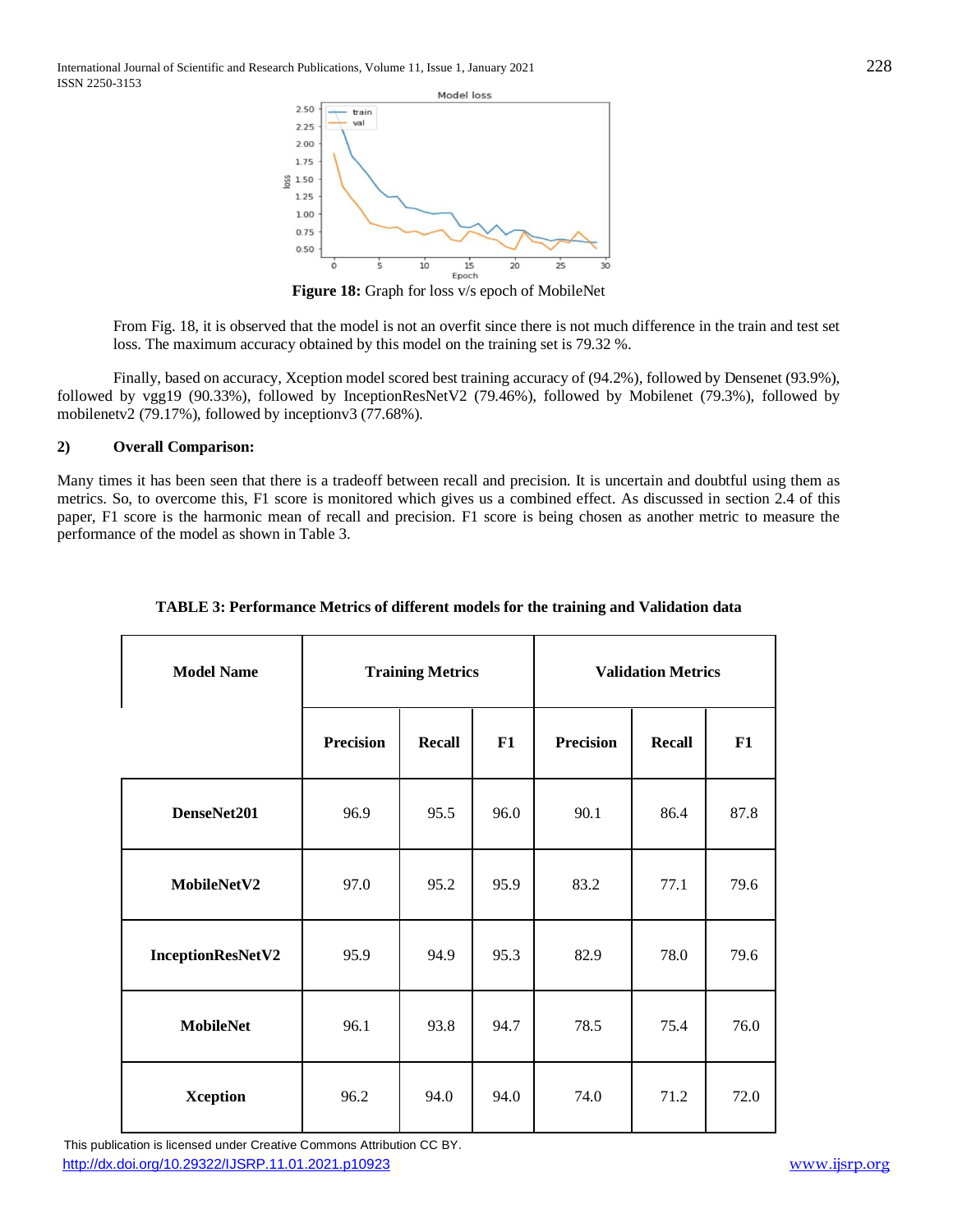International Journal of Scientific and Research Publications, Volume 11, Issue 1, January 2021 229 ISSN 2250-3153 **Contract Contract**  $\mathbf{r}$  $\mathbf{L}$  $\mathbf{r}$ 

| <b>NASNetMobile</b> | 92.3 | 90.2 | 91.0 | 79.0 | 72.9 | 75.0  |
|---------------------|------|------|------|------|------|-------|
| Inception V3        | 91.7 | 89.6 | 90.2 | 79.0 | 77.1 | 77.05 |
| <b>VGG19</b>        | 77.4 | 68.2 | 67.0 | 69.2 | 65.3 | 61.5  |

 $\mathbf{r}$ 

 $\mathbf{r}$ 

 $\mathbf{r}$ 

From Table 3, it is observed that even though Xception performed the best when accuracy was the performance measuring parameter, DenseNet201 performed best when F1-score was considered. It is also observed that DenseNet201 was the second-best classifier when accuracy was the performance measuring parameter. Hence, from the research conducted using a variety of deep learning models using transfer learning approach, it is observed that DenseNet201 performed best for skin lesion classification considering both accuracy and F1-scare as the performance metrics.

# **IV. RESULT**

The model DenseNet201 is deployed on a website which is open sourced at [https://github.com/Abhishek-st/Skin-](https://github.com/Abhishek-st/Skin-Lesion-Analysis)[Lesion-Analysis.](https://github.com/Abhishek-st/Skin-Lesion-Analysis) This repository can be used by developers for skin-lesion classification. When hosted the website can be directly used by anyone with the internet due to its mobile compatibility. Also, the tflite file of the model is provided in the github link which can be used by developers for building a mobile application. Here are some of the screenshots of the website classifying Skin-Lesions using our model:



**Figure 20:** Correct classification of Dermatofibroma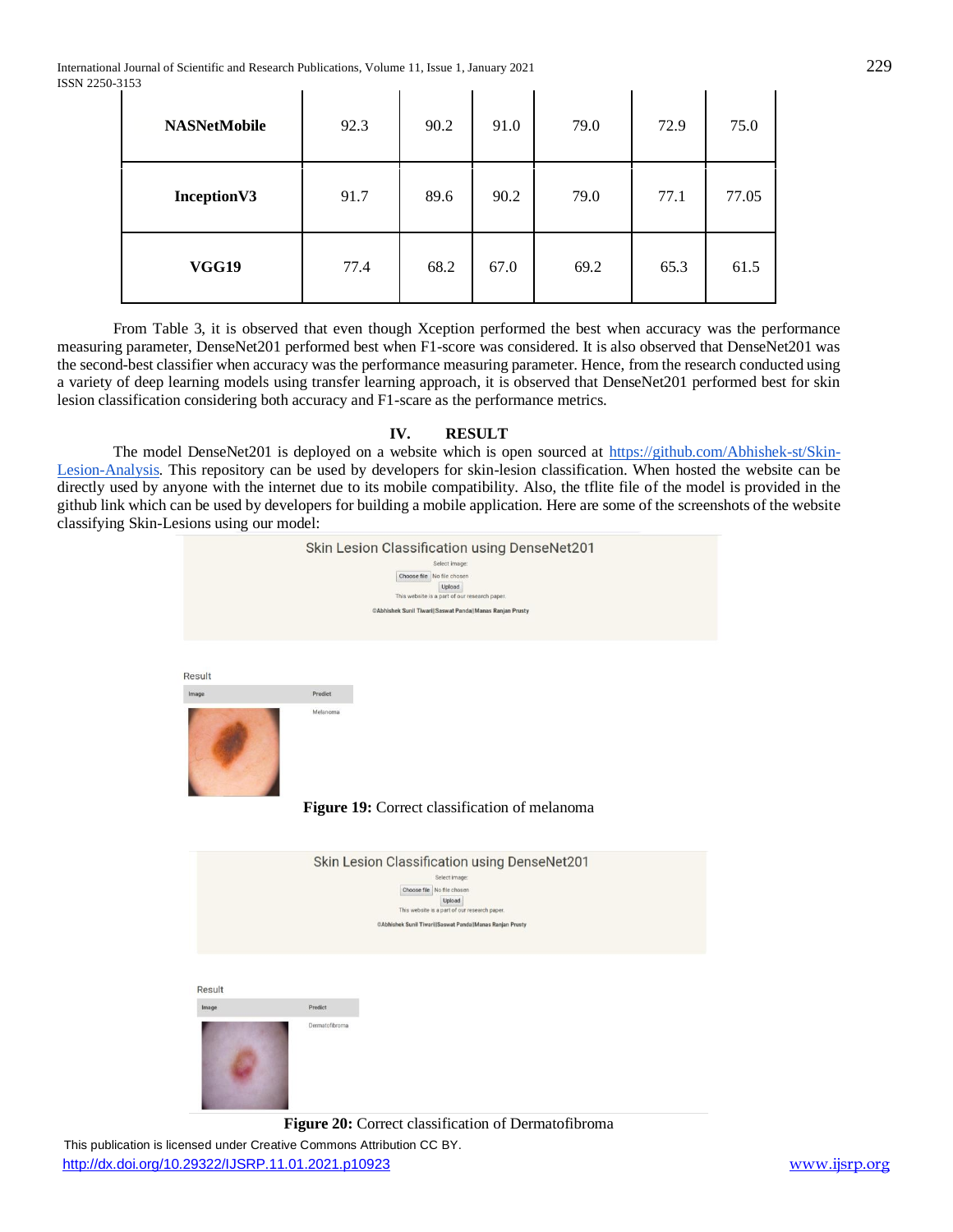|        | Skin Lesion Classification using DenseNet201              |
|--------|-----------------------------------------------------------|
|        | Select image:                                             |
|        | Choose file No file chosen                                |
|        | Upload<br>This website is a part of our research paper.   |
|        | ©Abhishek Sunil Tiwari  Saswat Panda  Manas Ranjan Prusty |
|        |                                                           |
|        |                                                           |
|        |                                                           |
| Result |                                                           |
| Image  | Predict                                                   |
|        | Vascular Lesions                                          |
|        | Figure 21: Correct classification of Vascular Lesion      |
|        |                                                           |
|        | Skin Lesion Classification using DenseNet201              |
|        | Select image:                                             |
|        | Choose file No file chosen                                |
|        | Upload<br>This website is a part of our research paper.   |
|        | ©Abhishek Sunil Tiwari  Saswat Panda  Manas Ranjan Prusty |
|        |                                                           |
|        |                                                           |
|        |                                                           |
| Result |                                                           |
| Image  | Predict                                                   |
|        | Vascular Lesions                                          |

**Figure 22:** Normal skin wrongly classified as Vascular Lesion

## **IV. CONCLUSION**

Thus, the objective of the research on finding an efficient model for skin lesion classification was fulfilled. In the observation, it is clear that DenseNet201 stands out from the rest. The model DenseNet201 had the second-best accuracy and the best F1-score. Hence, the best model among all the models used for training our dataset is DenseNet201. This model has been deployed with the help of a website that has been open sourced and can be used by people to detect the Skin Lesions at the earliest stage possible, especially in those countries where there is a shortage of doctors.

## **REFERENCES**

- [1] A. F. Jerant, J. T. Johnson, C. D. Sheridan, and T. J. Caffrey, "Early detection and treatment of skin cancer," *Am. Fam. Physician*, vol. 62, no. 2, pp. 357–368, 2000
- [2] S. Deo, S. Hazarika, N. Shukla, S. Kumar, M. Kar, and A. Samaiya, "Surgical management of skin cancers: Experience from a regional cancer centre in North India," *Indian J. Cancer*, vol. 42, no. 3, p. 145, 2005.
- [3] T. Y. Tan, L. Zhang, and M. Jiang, "An intelligent decision support system for skin cancer detection from dermoscopic images," *12th International Conference on Natural Computation, Fuzzy Systems and Knowledge Discovery (ICNC-FSKD)*, pp. 2194–2199, 2016.
- [4] S. Chaturvedi, K. Gupta and P. Prasad, "Skin Lesion Analyser: An Efficient Seven-Way Multi-Class Skin Cancer Classification Using MobileNet", *[Advances in Intelligent Systems and Computing](https://link.springer.com/bookseries/11156) book series,* 1141 , pp 165-176, 2020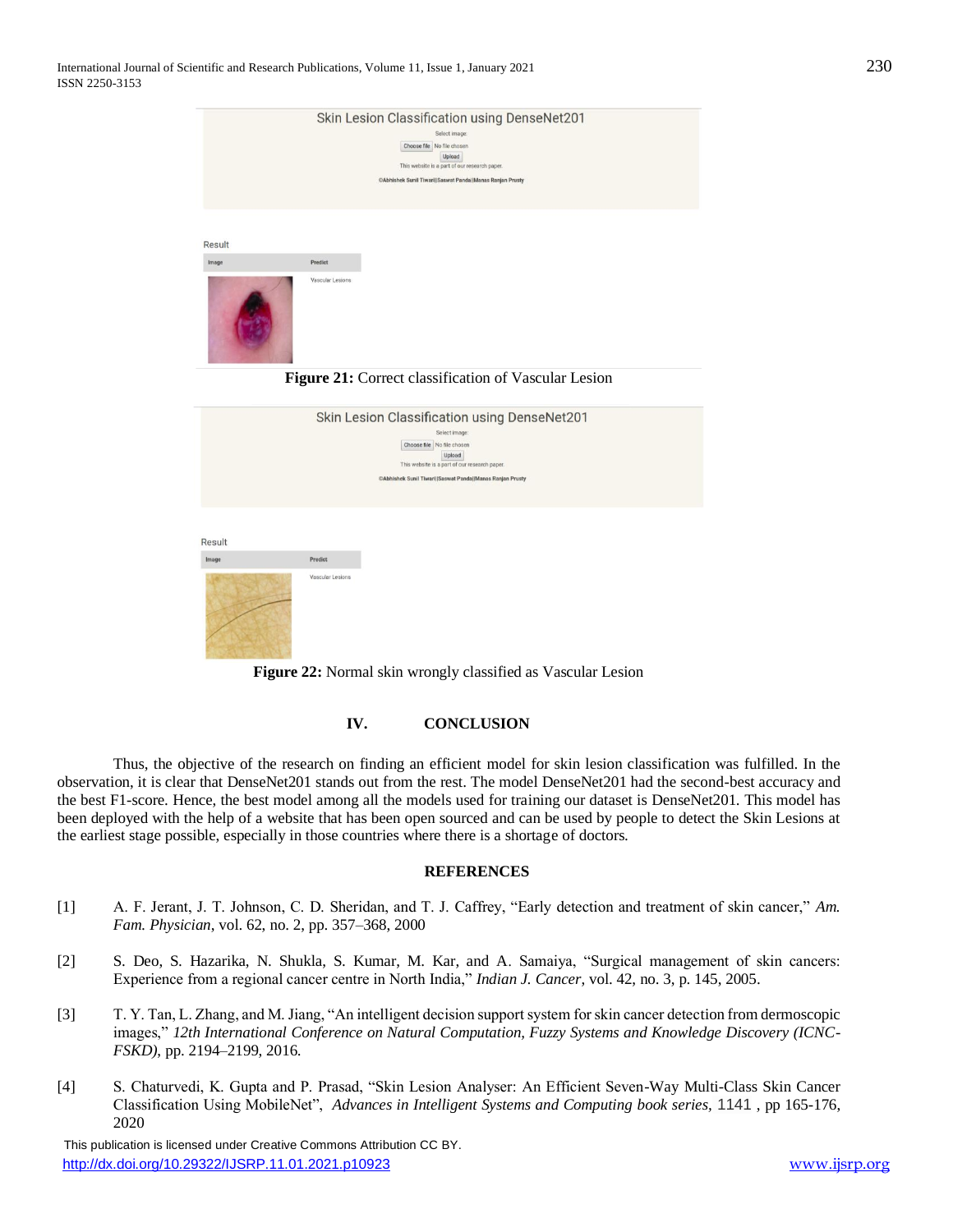- [5] K. K. Jyothi Lakshmi and J. B. Jeeva, "Detection of malignant skin diseases based on the lesion segmentation," *2014 International Conference on Communication and Signal Processing, Melmaruvathur,* pp. 382-386, 2014
- [6] A. K. Verma, S. Pal, and S. Kumar, "Classification of skin disease using ensemble data mining techniques," *Asian Pac. J. Cancer Prev.,* vol. 20, no. 6, pp. 1887–1894, 2019.
- [7] S. Kolkur and D. R. Kalbande, "Survey of texture based feature extraction for skin disease detection," *in 2016 International Conference on ICT in Business Industry & Government (ICTBIG),* pp. 1–6, 2016*.*
- [8] M. S. Manerkar, S. Harsh, J. Saxena, S. P. Sarma, U. Snekhalatha, and M. Anburajan, "Classification Of Skin Disease Using Multi Svm Classifier," *in 3rd International Conference on Electrical, Electronics, Engineering Trends, Communication, Optimization and Sciences,* pp. 362–368, 2016*.*
- [9] J. Rathod, V. Wazhmode, A. Sodha, and P. Bhavathankar, "Diagnosis of skin diseases using Convolutional Neural Networks," *in 2018 Second International Conference on Electronics, Communication and Aerospace Technology (ICECA),* pp. 1048–1051, 2018.
- [10] N. C. Codella et al., "Deep learning ensembles for melanoma recognition in dermoscopy images," *IBM J. Res. Dev.,*  vol. 61, no. 4/5, pp. 1–5, 2017*.*
- [11] Z. Ge, S. Demyanov, R. Chakravorty, A. Bowling, and R. Garnavi, "Skin disease recognition using deep saliency features and multimodal learning of dermoscopy and clinical images," *in International Conference on Medical Image Computing and Computer-Assisted Intervention,* pp. 250–258, 2017*.*
- [12] S. S. Han, M. S. Kim, W. Lim, G. H. Park, I. Park, and S. E. Chang, "Classification of the clinical images for benign and malignant cutaneous tumors using a deep learning algorithm," *J. Invest. Dermatol.,* vol. 138, no. 7, pp. 1529– 1538, 2018.
- [13] S. Kalouche, A. Ng, and J. Duchi, "Vision-based classification of skin cancer using deep learning," *2015 Conduct. Stanf. Mach. Learn. Course CS 229 Taught,* 2016*.*
- [14] Y. Li and L. Shen, "Skin lesion analysis towards melanoma detection using deep learning network," *Sensors,* vol. 18, no. 2, p. 556, 2018*.*
- [15] H. Liao, "A deep learning approach to universal skin disease classification," *Univ. Rochester Dep. Comput. Sci. CSC,* 2016*.*
- [16] A. R. Lopez, X. Giro-i-Nieto, J. Burdick, and O. Marques, "Skin lesion classification from dermoscopic images using deep learning techniques," *in 2017 13th IASTED international conference on biomedical engineering (BioMed)*, pp. 49–54, 2017*.*
- [17] S. K. Patnaik, M. S. Sidhu, Y. Gehlot, B. Sharma, and P. Muthu, "Automated Skin Disease Identification using Deep Learning Algorithm," *Biomed. Pharmacol. J.,* vol. 11, no. 3, pp. 1429–1437, 2018.
- [18] J. Premaladha and K. S. Ravichandran, "Novel approaches for diagnosing melanoma skin lesions through supervised and deep learning algorithms," *J. Med. Syst.,* vol. 40, no. 4, p. 96, 2016.
- [19] D. A. Shoieb, S. M. Youssef, and W. M. Aly, "Computer-aided model for skin diagnosis using deep learning," *J. Image Graph.,* vol. 4, no. 2, pp. 122–129, 2016*.*
- [20] J. Yap, W. Yolland, and P. Tschandl, "Multimodal skin lesion classification using deep learning," *Exp. Dermatol.,*  vol. 27, no. 11, pp. 1261–1267, 2018*.*
- [21] H. Zhou, F. Xie, Z. Jiang, J. Liu, S. Wang, and C. Zhu, "Multi-classification of skin diseases for dermoscopy images using deep learning," *in 2017 IEEE International Conference on Imaging Systems and Techniques (IST),* pp. 1–5, 2017*.*